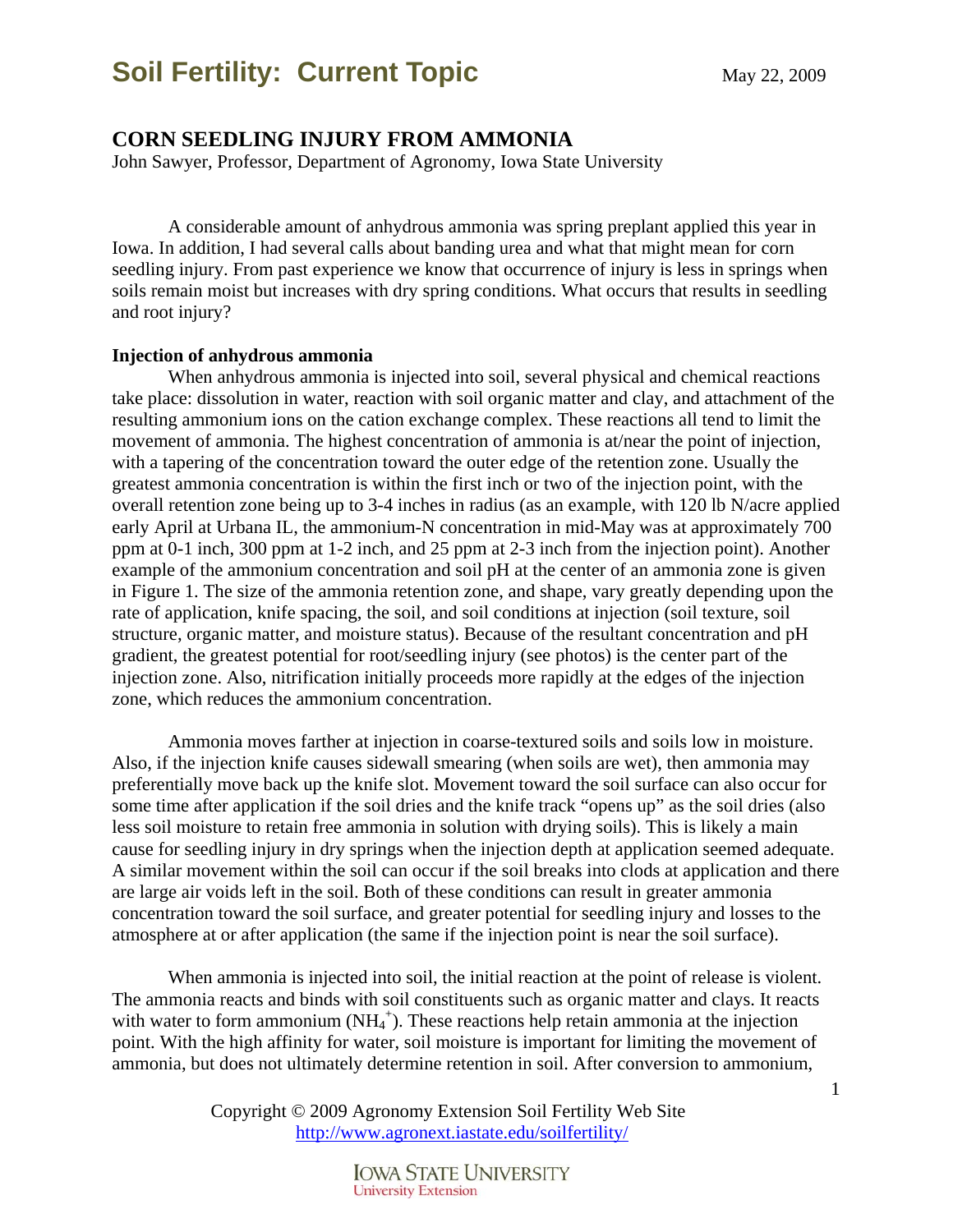which is a positively charged ion, it is held on the soil exchange complex and does not move with water. Only after conversion to nitrate  $(NO<sub>3</sub><sup>-</sup>)$ , via the nitrification process, can it be lost from soil by leaching or denitrification.

#### **Ammonia reactions in soil**

a)  $NH_3 + H_2O = NH_4^+ + OH^-$ 

This is the initial ammonia reaction with water and causes an alkaline pH in the ammonia retention zone (pH can rise above 10.0 at the point of highest concentration). It is free ammonia and not ammonium that can be lost from soil and is damaging to microorganisms and plant roots/seedlings. As pH goes above 7.3, the equilibrium between ammonium and ammonia results in increased ammonia (the percentage as ammonia would be 1% at pH 7.3, 10% at pH 8.3, and 50% at pH 9.3).

b)  $2NH_4^+ + 3O_2 \Rightarrow 2NO_2^- + 2H_2O + 4H^+$ 

c)  $2NO_2^- + O_2 \Rightarrow 2 NO_3^-$ 

These two reactions are the steps in the nitrification process that occurs with ammonium in soil, and ultimately results in a lowering of pH back to the original pH or lower. Nitrification occurs first at the outer edges of an ammonia band, and progresses inward as the initial effects of ammonia injection decrease and the soil conditions become more conducive to microbial growth.

 The reactions outlined above also occur when urea is applied to the soil. An additional and initial reaction is conversion (hydrolysis) of urea to ammonium (see reactions given below), which is increased greatly by the urease enzyme. When urea is banded in a concentrated zone, the initial ammonium and ammonia concentrations are very similar to that in an anhydrous ammonia band. The magnitude of concentration and formation of ammonia is also dependent on the rate of N applied.

#### **Anhydrous ammonia application to dry soils**

 Can anhydrous ammonia be applied to dry soils? Yes. Despite what people may think, dry soil can hold ammonia. Ammonia dissolves readily in water, but it is held or retained in soil by clay and organic matter. The problem with dry soil and low moisture is that soil moisture is needed to temporarily hold the ammonia so it can become attached to clay or organic matter. If dry soils are cloddy and do not seal properly, the ammonia can be lost at injection, or seep through the large pores between clods after application. Therefore, proper depth of injection and good soil coverage are a must for application into dry soils. Wing sealers immediately above the outlet port on the knife can help close the knife track, limit the size of the retention zone, and reduce vertical movement of ammonia.

#### **Ammonia injury to corn seedlings**

 Injury comes from the unionized (free) ammonia (NH3) either in the soil water (aqueous ammonia) or in the soil atmosphere. The activity of  $NH_3$  in solution that can cause root injury is very low (0.17 mM). The potential is usually small for fall-applied ammonia to damage corn seed or seedlings. However, if the soil remains dry (and limits nitrification), the ammonia is injected shallow or there is poor soil structure (ammonia placed near the seed location), or the rate of application is high, then it is possible for ammonia damage to occur. The potential for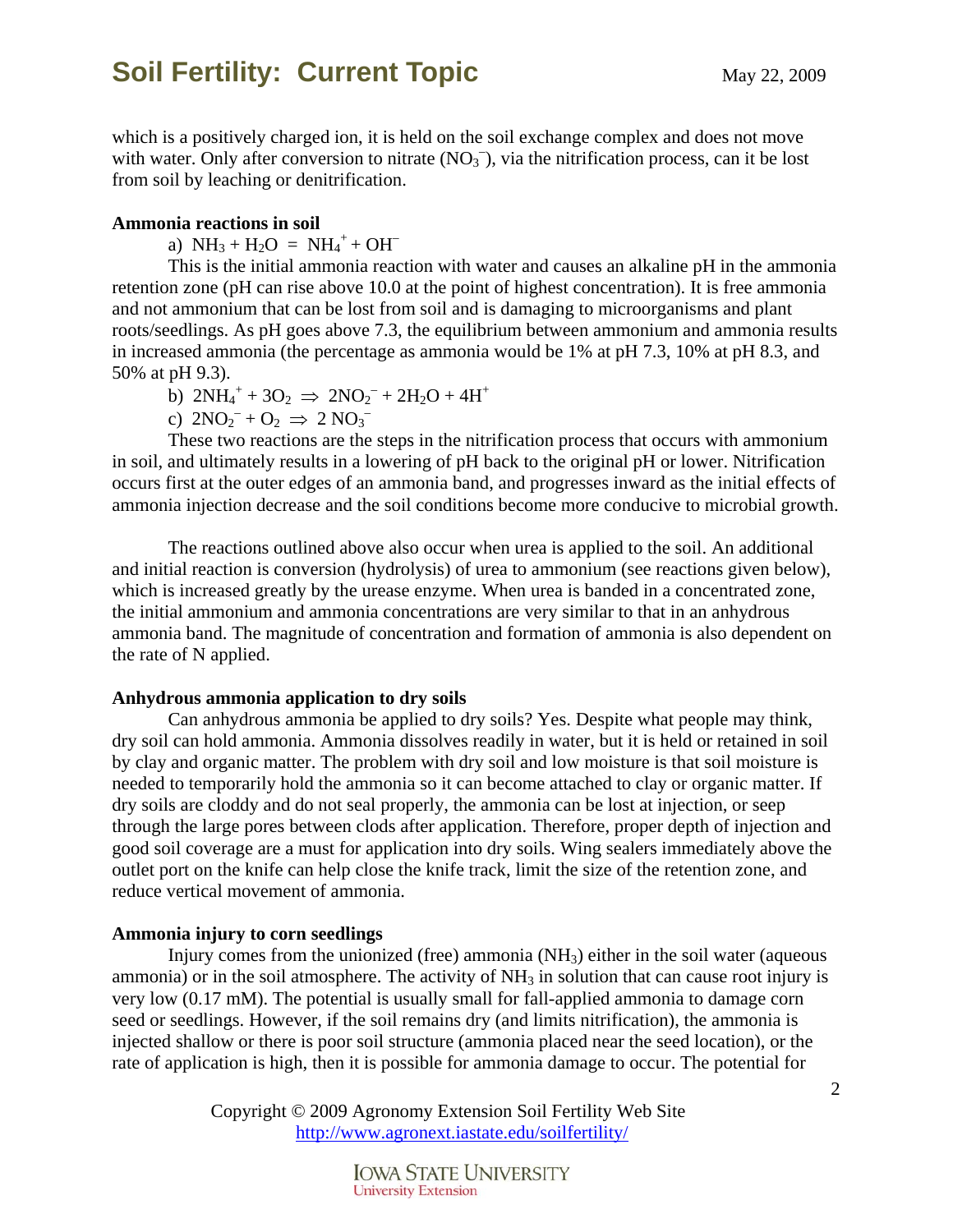injury from spring application goes up due to the shorter period from application to planting. The best cure is to inject deep enough with friable soil coverage to get adequate soil separation between the point of ammonia injection and the depth where corn seed will be planted. For example, if the injection point is 6 to 8 inches in depth, the outer edge of the ammonia retention zone (which would be low in ammonia concentration) is about 3 to 4 inches from the point of injection, and seed is planted at a 2-inch depth directly over the ammonia track, then the seed would be outside or at the edge of the applied ammonia band. Roots growing toward/into the ammonia band center could be injured when the seed/seedling is not. Shallower injection, greater ammonia movement upward from the injection point, wider knife spacing, or higher N rates can lead to ammonia being placed in the seeding area at concentrations high enough to cause injury. Also, injury tends to be more common in dry soil conditions because of slower overall root system development.

#### **Urea reactions in soil**

 When urea is applied to soils, the three initial reactions shown below take place. The consumption of hydrogen ions  $(H^+)$  means there is an increase in soil pH. If urea is broadcast on the soil surface (or especially onto crop residue), ammonia produced can be lost to the atmosphere as indicated by reaction 3 (see equations above also).

- 1)  $(NH<sub>2</sub>)<sub>2</sub>CO (urea) + 2H<sub>2</sub>O = (NH<sub>4</sub>)<sub>2</sub>CO<sub>3</sub> (ammonium carbanate)$
- 2)  $(NH_4)_2CO_3 + 2H^+ = 2NH_4^+ + CO_2 + H_2O$
- 3)  $NH_4^+ + OH^- = NH_3 + H_2O$

If urea is banded in the soil, then the magnitude of the pH increase and the production of free ammonia are greater due to concentration into a band (Figure 2) versus diffuse individual granules spread across/within the soil. The magnitude of this effect is also rate related. It is this production of ammonia, along with osmotic potential increase (salt level), that results in root/seedling injury. These reactions and potential for free ammonia are the reasons banding even low rates of urea with the seed is discouraged (see photo) and suggested rates for bands near corn seed (such as 2 x 2 starter) are lower than for other N fertilizers.

#### **Summary**

Anhydrous ammonia and urea are good N fertilizer sources. With proper management, and help from Mother Nature, most fields do not experience crop injury issues from use of these materials. However, sometimes problems arise due to a variety of reasons. Potential for crop injury can be greatly reduced by not matching corn rows with ammonia tracks and urea bands. Having soil separation is key; so applying at an angle, good injection depth, good soil conditions at application, or use of RTK GPS (real time kinematic GPS) to place bands away from future corn rows.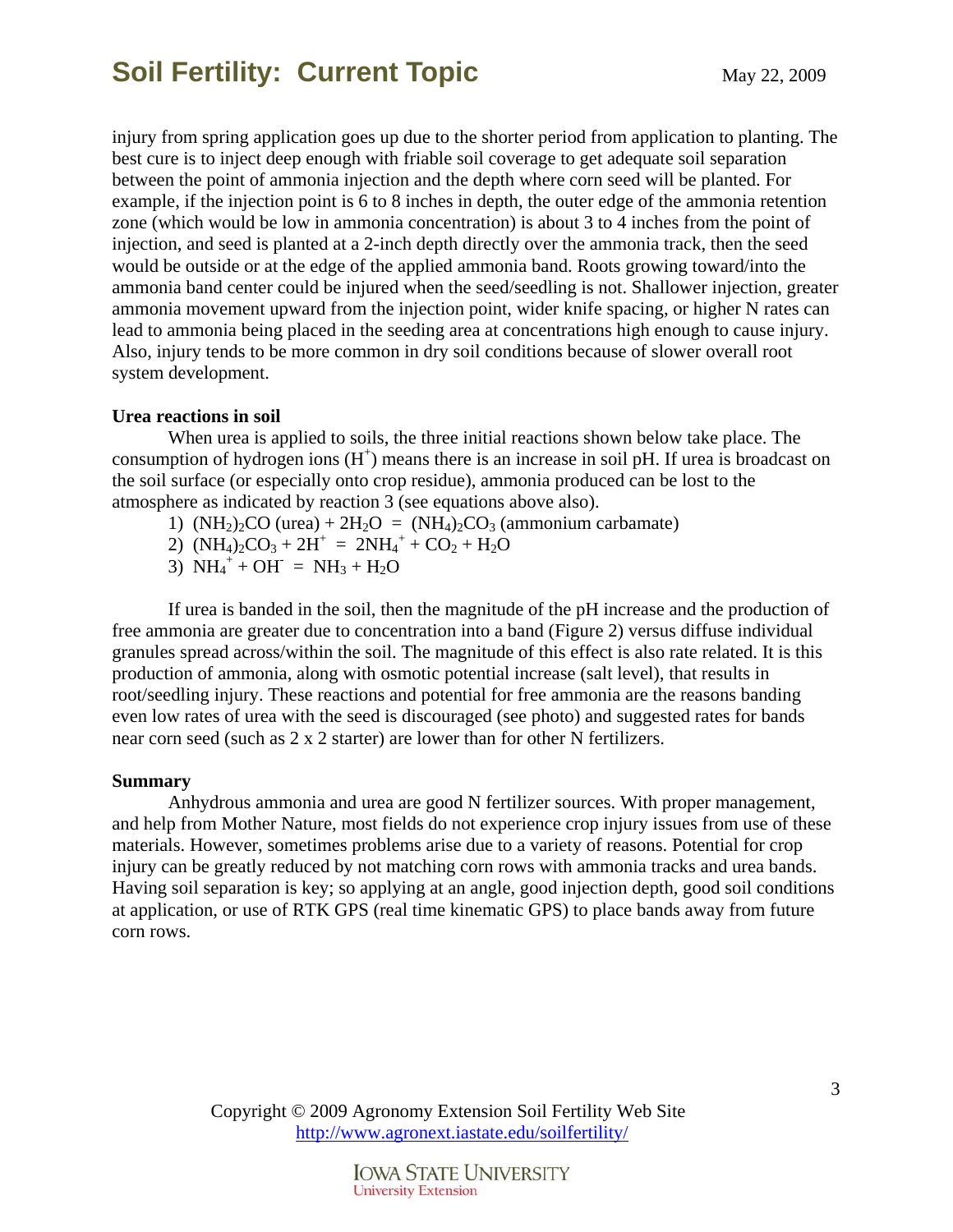### **Soil Fertility: Current Topic May 22, 2009** May 22, 2009

Figure 1. Soil pH and ammonium-N concentration at the center of the ammonia band (highest concentration point).



**120 lb N/acre as Ammonia -- 40 inch rows applied Nov. 19**

Figure 2. Soil solution pH and ammonium-N concentration with banded urea.



Copyright © 2009 Agronomy Extension Soil Fertility Web Site http://www.agronext.iastate.edu/soilfertility/

> **IOWA STATE UNIVERSITY University Extension**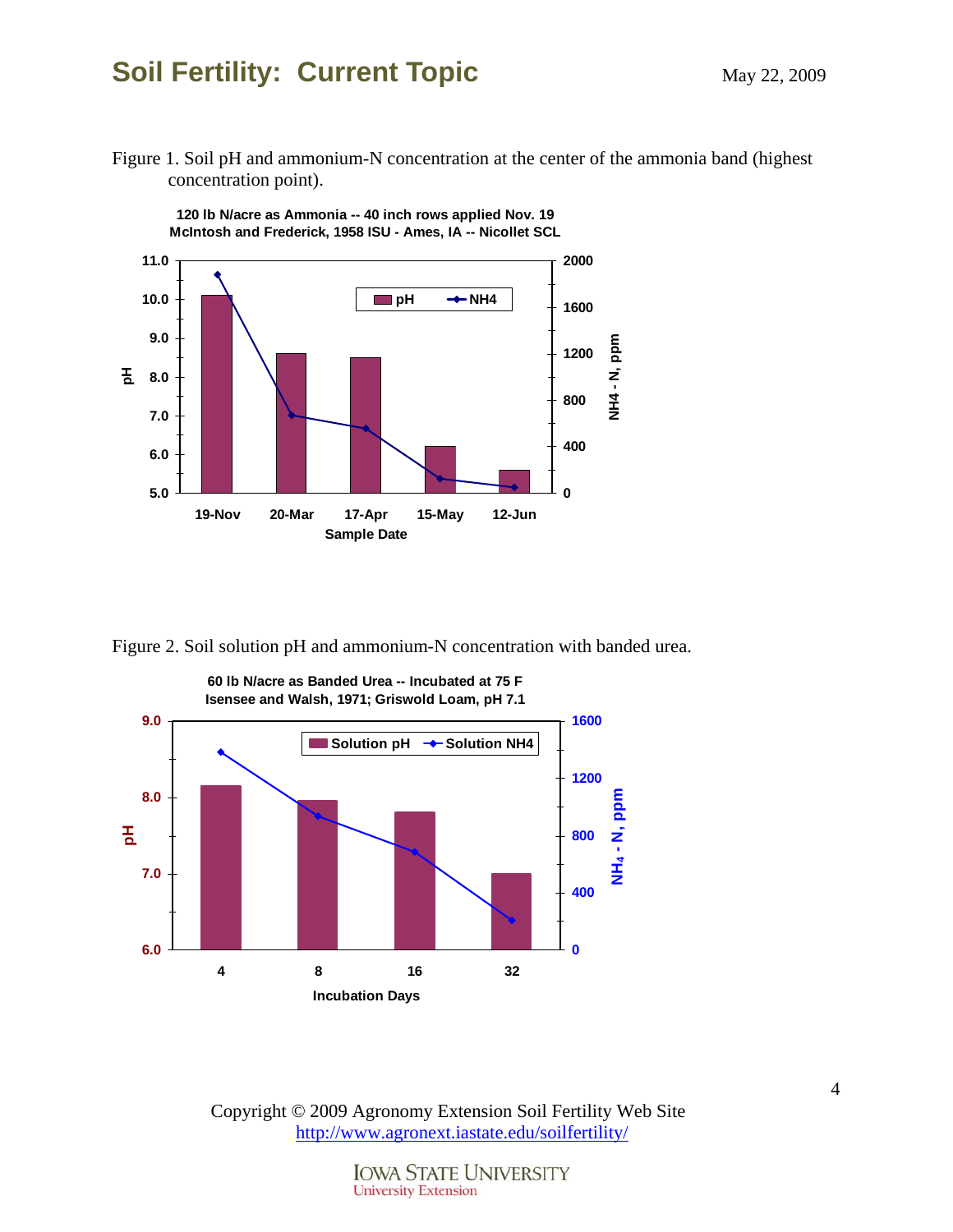Seedlings showing the effect of root injury from ammonia.



Corn root/seedling damaged by ammonia.